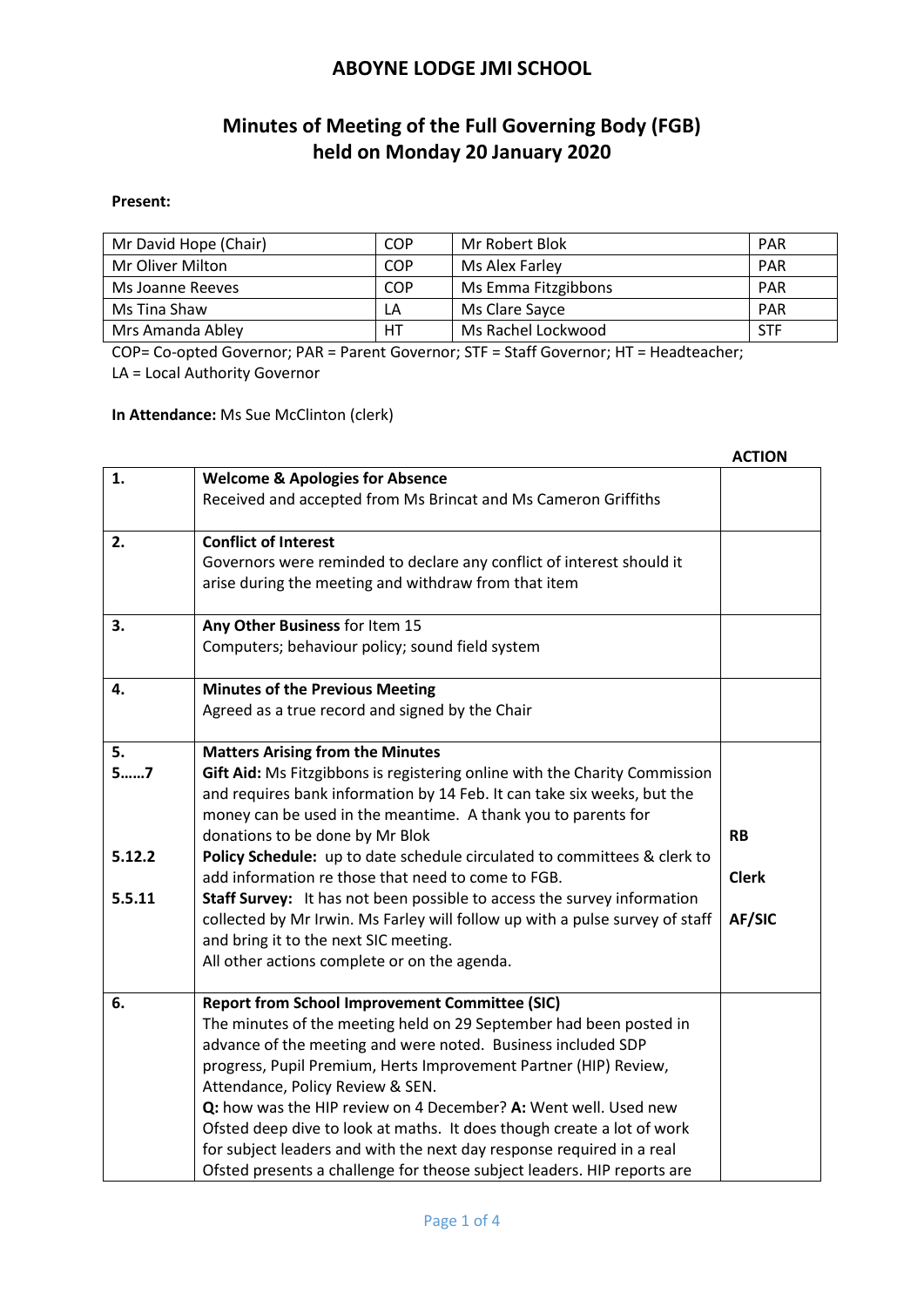| 7. | part of SIC papers and the next HIP visit will be on the SIC agenda. It was<br>also agreed to put on the next SIC agenda the issues raised for subject<br>leaders by the Ofsted deep dive requirements - part of staff wellbeing.<br>Q: What are you doing to maximise outcomes for the current Y6 cohort?<br>A: Targetted inputs of different groups with different staff members. Cf<br>Item 9 HT Report.<br><b>Report from Resources Committee (RC)</b><br>The RC has not met since the last FGB meeting. Ms Cameron Griffiths<br>has continued to follow up the Field Project. A quote for £250k has been<br>obtained and Ms Cameron Griffiths is pursuing with HCC.                                                                                                                                                                                                                                                                                                                                                                                                                                                                                                                                                                                                                                                                                                                                                                                                                                                                                                                                                                                                                                    | <b>SIC Agenda</b><br><b>SIC Agenda</b> |
|----|-------------------------------------------------------------------------------------------------------------------------------------------------------------------------------------------------------------------------------------------------------------------------------------------------------------------------------------------------------------------------------------------------------------------------------------------------------------------------------------------------------------------------------------------------------------------------------------------------------------------------------------------------------------------------------------------------------------------------------------------------------------------------------------------------------------------------------------------------------------------------------------------------------------------------------------------------------------------------------------------------------------------------------------------------------------------------------------------------------------------------------------------------------------------------------------------------------------------------------------------------------------------------------------------------------------------------------------------------------------------------------------------------------------------------------------------------------------------------------------------------------------------------------------------------------------------------------------------------------------------------------------------------------------------------------------------------------------|----------------------------------------|
| 8. | <b>Update on Priority School Building Programme (PSBP)</b><br>New fire assembly arrangements have been agreed - on grass outside<br>HT's office until the end of March and the Jubilee Centre if it is necessary<br>to leave the site. There will be a practice drill. It has been agreed with<br>county that the school will close for two days at the end of this term and<br>two days at the beginning of next term to facilitate the transition from<br>the old school to the temporary site. Clearance in the existing school has<br>already started. Work has started on the nursery and there is a meeting<br>in a week to update on progress. These meetings will be held on the last<br>Monday of each month and an update for parents will be included in the<br>next News on the 9 <sup>th</sup> .                                                                                                                                                                                                                                                                                                                                                                                                                                                                                                                                                                                                                                                                                                                                                                                                                                                                                               |                                        |
| 9. | <b>Headteacher's Report</b><br>HT's report posted in advance and questions invited. Following on from<br>the discussion in Item 6 above, governors expressed concern about the<br>KS2 information - decrease in the proportion of pupils at the expected<br>standard in reading and maths (around national average) and progress in<br>writing and maths being below the national average. The impact of<br>different cohorts was noted and as was the range of targeted responses<br>put in place. The HT was asked to bring historic data over the past four<br>years to SIC so the data can be analysed further and governors assured<br>that everything possible is being done. Q: Do you have enough<br>resources? A: yes, now there is a full time Teaching Assistant (TA), more<br>groups are able to receive targeted support. Q: Is there anything that<br>can be done to increase parental involvement? A: Individual parents are<br>spoken to and at the upcoming parents' evening, parents' role in<br>supporting their children will be emphasised.<br>Q: how is the new TA working out? A: working well and making a<br>difference. Assists Y3,4 & 5.<br>PHSE/New Sex & Relationships Education (SRE): The HT had been asked<br>to outline plans for the new requirements. All changes to the PSHE<br>scheme were introduced in 2018-19 via Jigsaw except for the new sex<br>and relationships curriculum. Training on the latter has been cascaded<br>within the school and parents will be informed this term of what to<br>expect when the new SRE curriculum is delivered in the final term of this<br>year. Parents will have the opportunity to ask questions if they have<br>concerns. | HT/SIC                                 |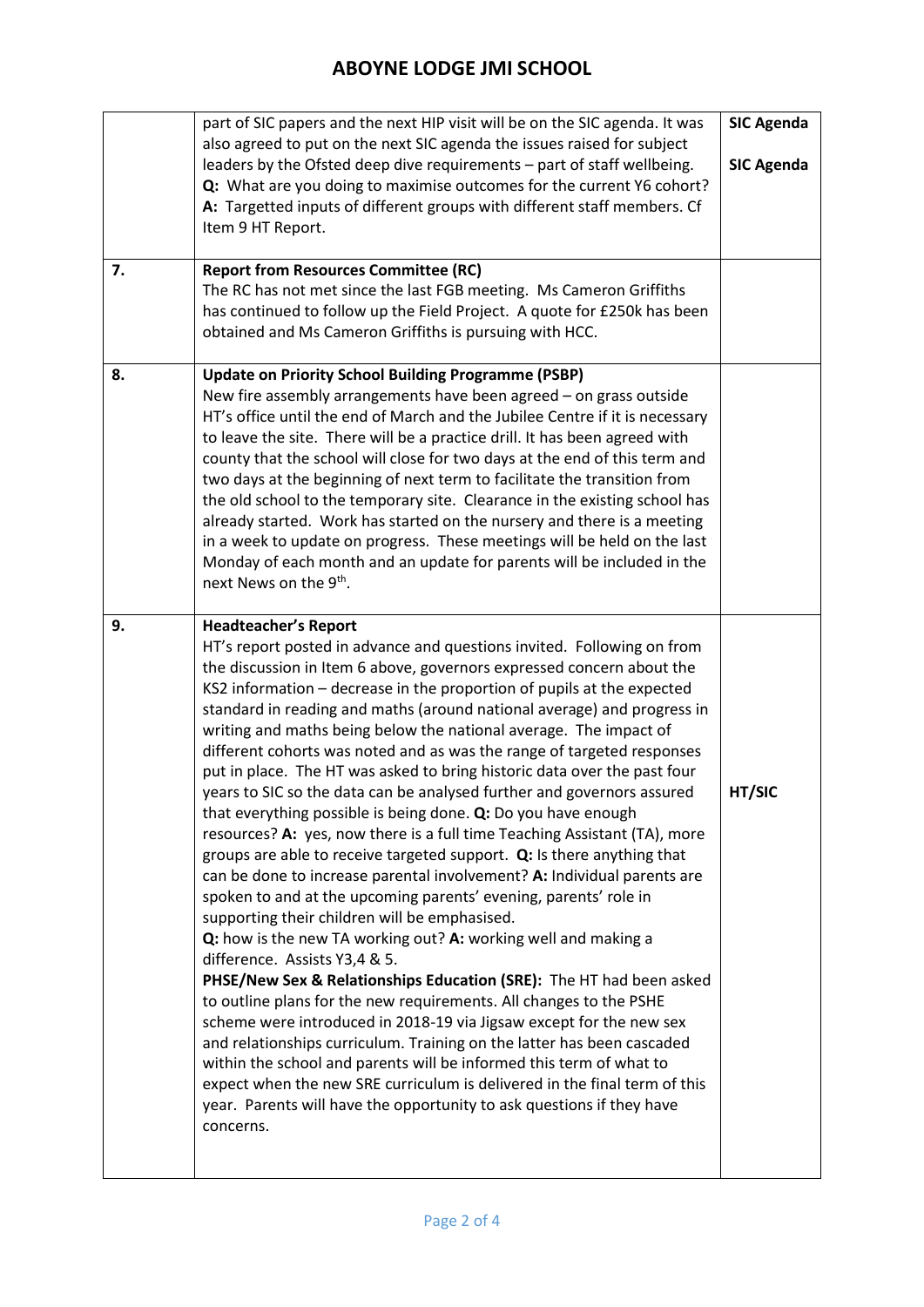| 10.  | <b>Annual Reports</b>                                                                                                            |                  |
|------|----------------------------------------------------------------------------------------------------------------------------------|------------------|
| 10.1 | Annual Safeguarding Report: Governors were informed of the content                                                               |                  |
|      | of this confidential report. It was noted and sent off to HCC.                                                                   |                  |
| 10.2 | <b>SEN Report:</b> Posted in advance. This is part of the development cycle $-$                                                  |                  |
|      | data is inputted at the end of the summer term and used in the                                                                   |                  |
|      | beginning of the autumn by subject leaders, from which Mrs Clinton<br>produces her report - which covers strengths and areas for |                  |
|      | development. Priorities going forward include more parental                                                                      |                  |
|      | involvement and use of data with staff before pupil progress meetings so                                                         |                  |
|      | can be used in the meeting and updated afterwards. The SEN offer on                                                              |                  |
|      | the website is up to date.                                                                                                       |                  |
|      | Q: What impact has the input with SEN pupils had? A: Positive.                                                                   |                  |
|      | The SEN link governor, Ms Sayce, referred to a lack of parental                                                                  |                  |
|      | engagement at times although there is staff availability. Mrs Clinton's                                                          |                  |
|      | workload is substantial. There has been a high number of parent                                                                  |                  |
|      | consultations (23) so she will now offer an afternoon for surgeries to                                                           |                  |
|      | manage the demand. Mrs Clinton may be asked to attend a SIC meeting                                                              |                  |
|      | or FGB in future.                                                                                                                |                  |
| 11.  | <b>Safeguarding Update &amp; Discussion</b>                                                                                      |                  |
|      | None                                                                                                                             |                  |
|      |                                                                                                                                  |                  |
| 12.  | <b>Future School Structure Working Party</b>                                                                                     |                  |
|      | The options paper is outstanding as is a visit to Spiral, a local academy                                                        |                  |
|      | chain made up of primary schools. About £19k additional school funds                                                             |                  |
|      | are expected as a result of the promises made by the new government.                                                             |                  |
|      |                                                                                                                                  |                  |
|      | Mr Blok and Ms Cameron Griffiths, assisted by Ms Farley, will progress an                                                        | <b>RB/SCG/AF</b> |
|      | options paper for the next FGB Agenda.                                                                                           | <b>March FGB</b> |
| 13.  | <b>School Visits</b>                                                                                                             |                  |
|      | Ms Reeves' visit report on maths and Ms Sayce's SEN visit report were                                                            |                  |
|      | noted. Both will be following up with further visits. Q: Will there be a                                                         |                  |
|      | pupil wellbeing survey this year? A: Yes, done differently for the different                                                     |                  |
|      | parts of the school so as to be age appropriate. Y6 also do an online                                                            |                  |
|      | wellbeing survey through the school nurse. Q: What role does the school                                                          |                  |
|      | nurse play? A: she comes and goes as required. Responsibilities include                                                          |                  |
|      | flu jabs, work with reception and Y6 on health & wellbeing, follows up                                                           |                  |
|      | any issues of concern flagged up by pupils or school. It was noted that                                                          |                  |
|      | School Council is historically a better indicator of pupil wellbeing.                                                            |                  |
| 14.  | <b>Governance Matters</b>                                                                                                        |                  |
| 14.1 | There are currently no vacancies for governors. Ms Farley was appointed                                                          |                  |
|      | to RC.                                                                                                                           |                  |
| 14.2 | Governor Training & Development: In absence of Ms Brincat, the clerk                                                             |                  |
|      | drew governors' attention to the training record download from                                                                   |                  |
|      | Governor Hub. All are reminded to keep their own record up to date so                                                            |                  |
|      | Ms Brincat can identify any training gaps. The in-house Exclusions                                                               |                  |
| 14.3 | training had taken place.<br>Governor Self Review: work in progress and carried forward to March                                 | DH/CS/Mar        |
|      | FGB agenda.                                                                                                                      | <b>FGB</b>       |